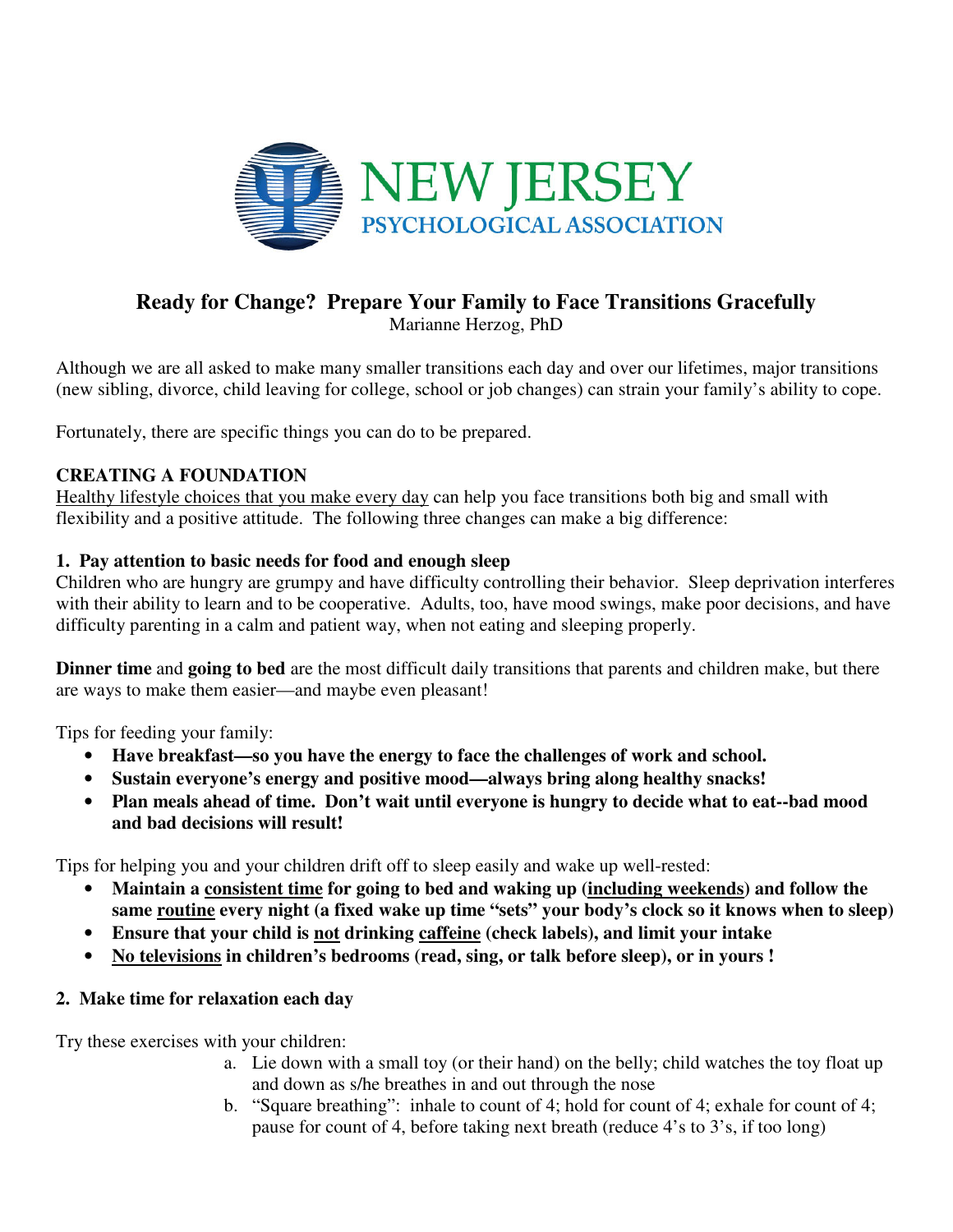c. Start with face, moving to neck, shoulders, arms, hands and fingers, tummy, thighs, calves, feet and toes: tense the muscles in one group, take in breath and hold, release muscles and breath at same time, and say "relax and let go;" move on to next group

#### For you:

**Relaxation/Healing Breath** (stimulates the "relaxation response") (twice daily, starting with 4 cycles and, after two weeks, increasing to 8 cycles and staying with 8 cycles thereafter; Andrew Weil, M.D. recommends it as treatment for a variety of illnesses, and says, "the benefits are gradual and cumulative, leading eventually to better health of the whole nervous system.")

- a. place tongue so that the tip is resting on the ridge behind your top front teeth (keep it there)
- b. exhale completely through your mouth, making a blowing sound
- c. close your mouth and inhale quietly through your nose, counting silently to  $\frac{4}{5}$
- d. hold your breath for the count of 7
- e. exhale (blowing sound) through your mouth to the count of  $8$

## **3. Take time out to play, laugh, and connect with each other—find a balance between work and play**

# **FACING THE CHANGE OR TRANSITION**

## **Are you ready for the challenge?**

Think about how you generally approach changes and transitions. Consider new, more effective strategies, if necessary. The following ideas may be helpful.

#### **1. Make lifestyle changes that provide a foundation and can support you through transitions (sleep, rest, relaxation, nutrition, exercise, work-play balance)**

# **2. Find your calm center while changes occur around you; focus on the present moment and breathe!**

# **3. Ask for support and advice from others (and trust your own judgment); seek information and help**

# **Helping your children be ready**

Small and larger changes or transitions in life can be looked at as opportunities for learning. Children can learn to:

- feel safe in new environments
- trust the new people in their life
- discover that new places and routines can be fun and exciting
- feel competent in making the change successfully
- enjoy problem-solving
- become more flexible and resilient

# **What to do:**

- $\triangleright$  Discuss changes as early as possible; focus on being "ready" for starting something new
- $\triangleright$  Help your child think of it as a "milestone"—a new undertaking—a reason to celebrate
- $\triangleright$  Address feelings
	- o Encourage your child to talk about his/her feelings
	- o Point out the feelings of both looking forward to the new people and things to do and learn, and the fears that are natural to facing anything that is new or unknown